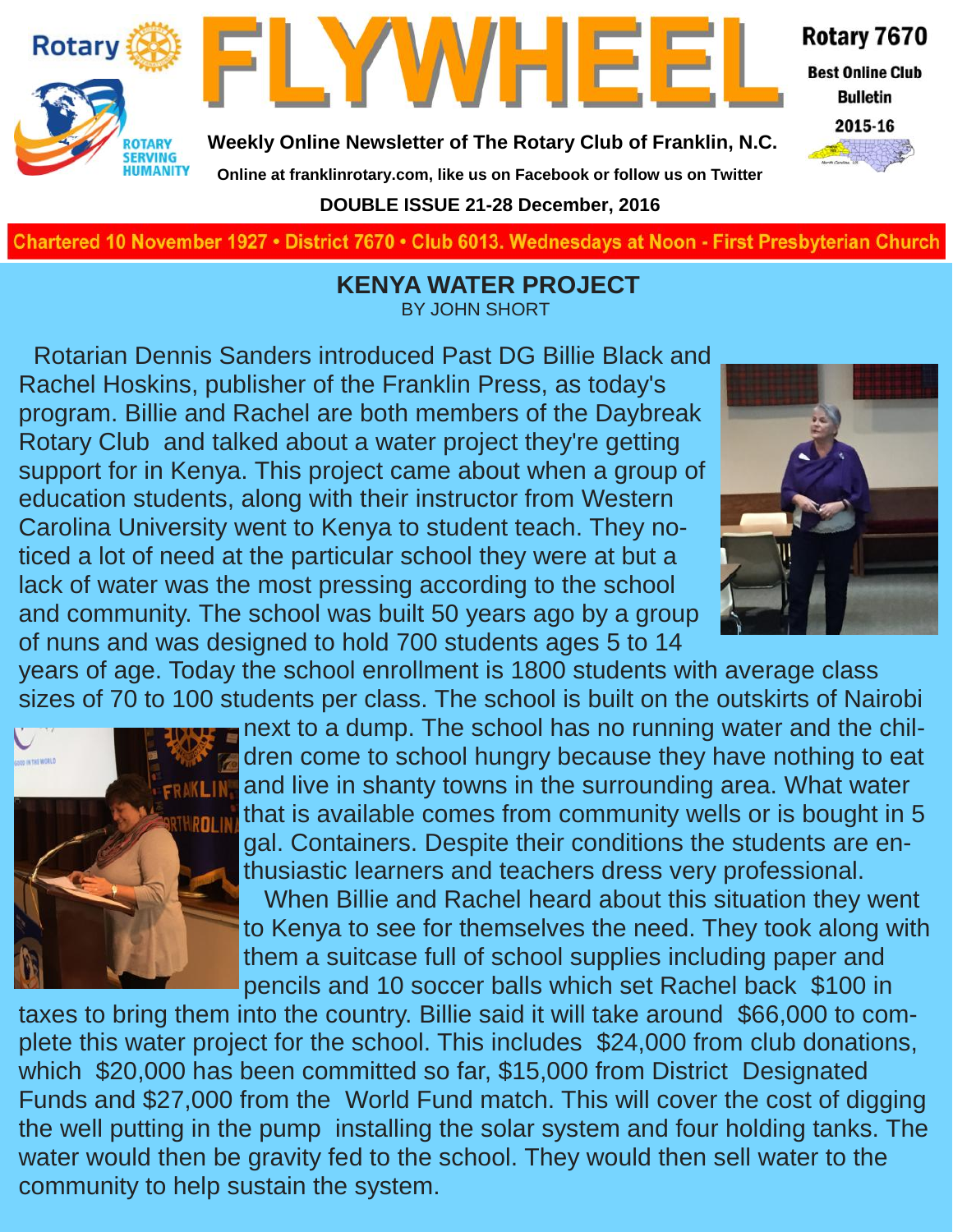



Rotary 7670

**Best Online Club Bulletin** 

2015-16

**Weekly Online Newsletter of The Rotary Club of Franklin, N.C. Online at franklinrotary.com, like us on Facebook or follow us on Twitter DOUBLE ISSUE 21-28 December, 2016**



**2017-18 Board is Approved!!** On Wednesday the Rotary Club of Franklin officially approved its club board for next year by club vote. Congrats to the following who agreed to serve next year: **President** –Judy Chapman **President Elect** – Janet Greene **President Nominee** - Rich Peoples **Immediate Past President** - Lenny Jordan

**Secretary** – Patsy Parker **Treasurer** – Jim Garner **Foundation Chair** – Mike Norris **Public Image** - Paul Garner **Membership** – Amy Manshack **Program Chair** - Debbie Tallent **Youth Services** – Larry Hollifield **Vocational** – Rich Peoples **International** – Susie Ledford / Stacy Guffey

**Club Administration** – Janet Greene **Community Service** – Patrick Betancourt **Sgt-At-Arms** – Tom James / Kyle Ledford

Other non-board helpers **Scholarship Chair** - Bud Siler **4 Way Test** - Paul Garner **Rickman Fundraising Chair** - Bill Baker **Family of Rotary** - Nancie Wilson

#### **Area 1 Christmas Time in Clay Co.!**

Franklin Rotarians DG Gary and Nancilee, District Membership Chair John Yermack and Adele, AG Sean and IPDG Billi and first



dude Ron attended the Clay Co. Christmas Party Dec. 20th at the Copper Door in Hayesville. President John Mirandi officially kicked off a plaque that remembers deceased club members.

# **Merry Christmas Bea!**

Our inbound student Bea re-

ceives a winter vest and gift card Wednesday from the club. Thanks Bea for all you do!

**Rotary Service 1/4/17**

Greeter: Jeff Gillette

Prayer/Pledge: Tom James



**Rotary** Club Of Franklin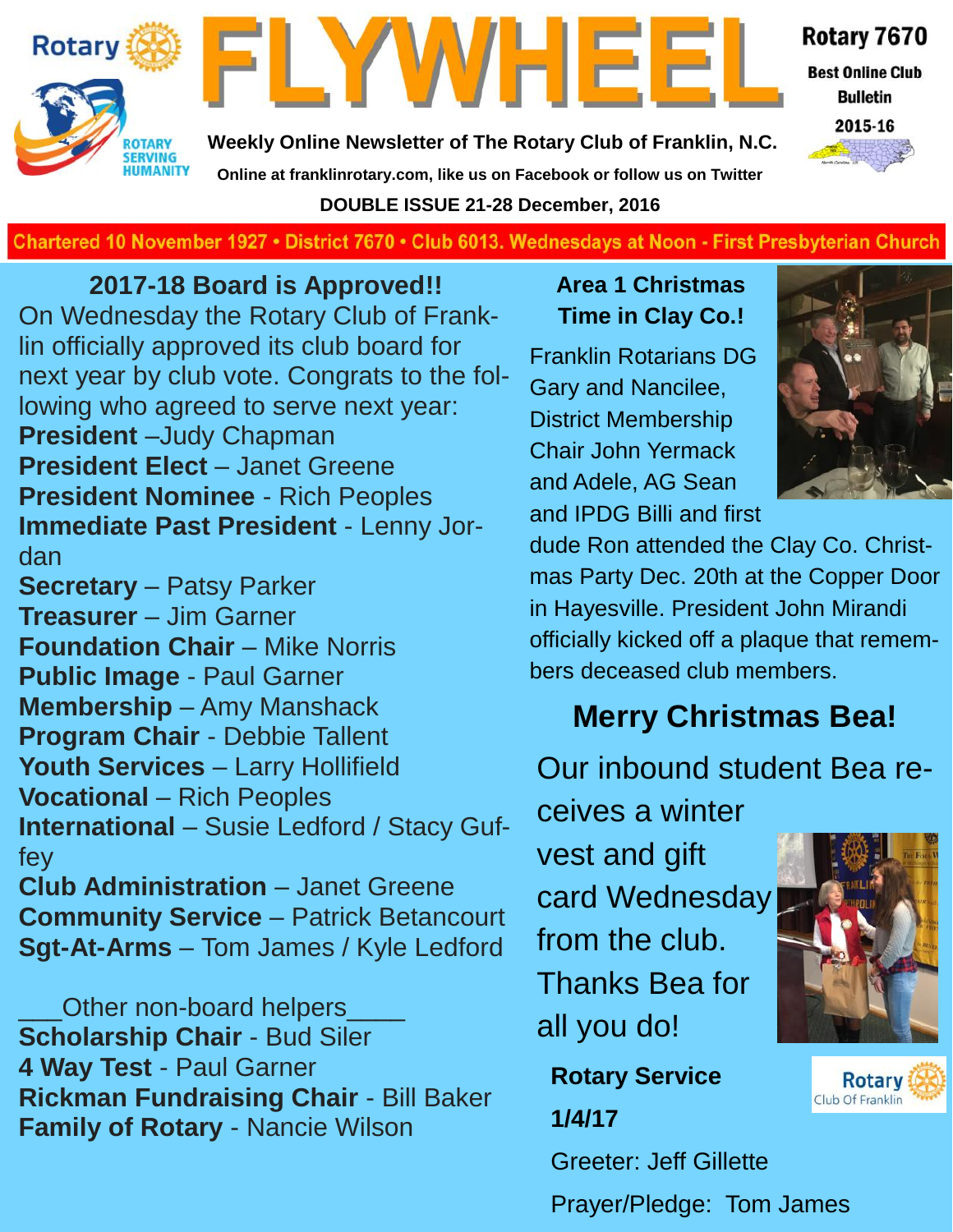

**DOUBLE ISSUE 21-28 December, 2016**

#### **Charted November 29, 1927 • District 7670 • Club 6013 Wednesdays at Noon - First Presbyterian Church**

#### **Volunteers Now Needed to Work restoring Sevier County After Fire!**

Our own Tom Coley recently took a truck load of items and approximately \$2,000 in donations over to the Sevier County area as the residents continue their cleanup efforts. Many are displaced and living in hotels or other temporary quarters but they do not have any of the basic necessities. **Local residents can go to the Rotary Distribution Center at Boyd's Bear to get for free whatever they need.** The five local Rotary clubs and District 6780 have taken over management of the distribution centers in Sevier County. This is your daily update of the situation. **We are serving between 2500 – 3000 people per day. This need is massive. We need your help. Don't plan to supervise, plan to WORK, WORK, WORK!** We have established a daycare for victims with counselors and dogs. It was opened yesterday and we have a group from UT heading that project for us.

The distribution centers are now being managed by the local Rotary clubs. This is a massive operation. They need between 150-200 volunteers per day at the distribution centers! If you can volunteer any time please contact **Past District Governor Jerry Wear at [865-228-1670](tel:(865)%20228-1670)** to schedule the times that you can help. **ROTARIANS PLEASE REPORT DI-RECTLY TO PDG JERRY AT THE BOYD'S BEAR SITE We need monetary donations to pay for medicines that are desperately needed by people who lost their medications in the fire.**

You can still make a tax-deductible contribution can be made here: <https://portal.icheckgateway.com/RotaryCommunityFund/>

#### **Notes from the Top**

It is hard to believe that 2016 is almost over, and my year as your president is at the half way mark. It seems that each year passes a little more quickly and life seems to race by.

It is my hope that each of you will have a joyful Holiday, spent with friends and loved ones. I hope even if you are going through very tough things, that you will remember that family and friends and especially your Rotary Family are always here for you.

As we look back on this year, there were many happy times spent together, and hopefully even more in 2017.

It is exciting to see Judy getting ready for her year as president with a very talented board to sup-

port her and lead our club. My wish for each of you is that you will pledge to support me in finishing my year and will be ready to support Judy as she prepares to lead us.

Rotary is more important than ever in a world facing so many challenges. Rotarians like you and me can choose to lead in trying to solve much of this, but it will take each one of us choosing to serve humanity thru Service above Self.

May we have a world at Peace in 2017!

Jean and I wish each and every one of you and your loved ones a safe and happy Holiday wherever you find yourself over the next couple weeks.

Merry Christmas and Happy New Year

Yours in Rotary Service, Lenny

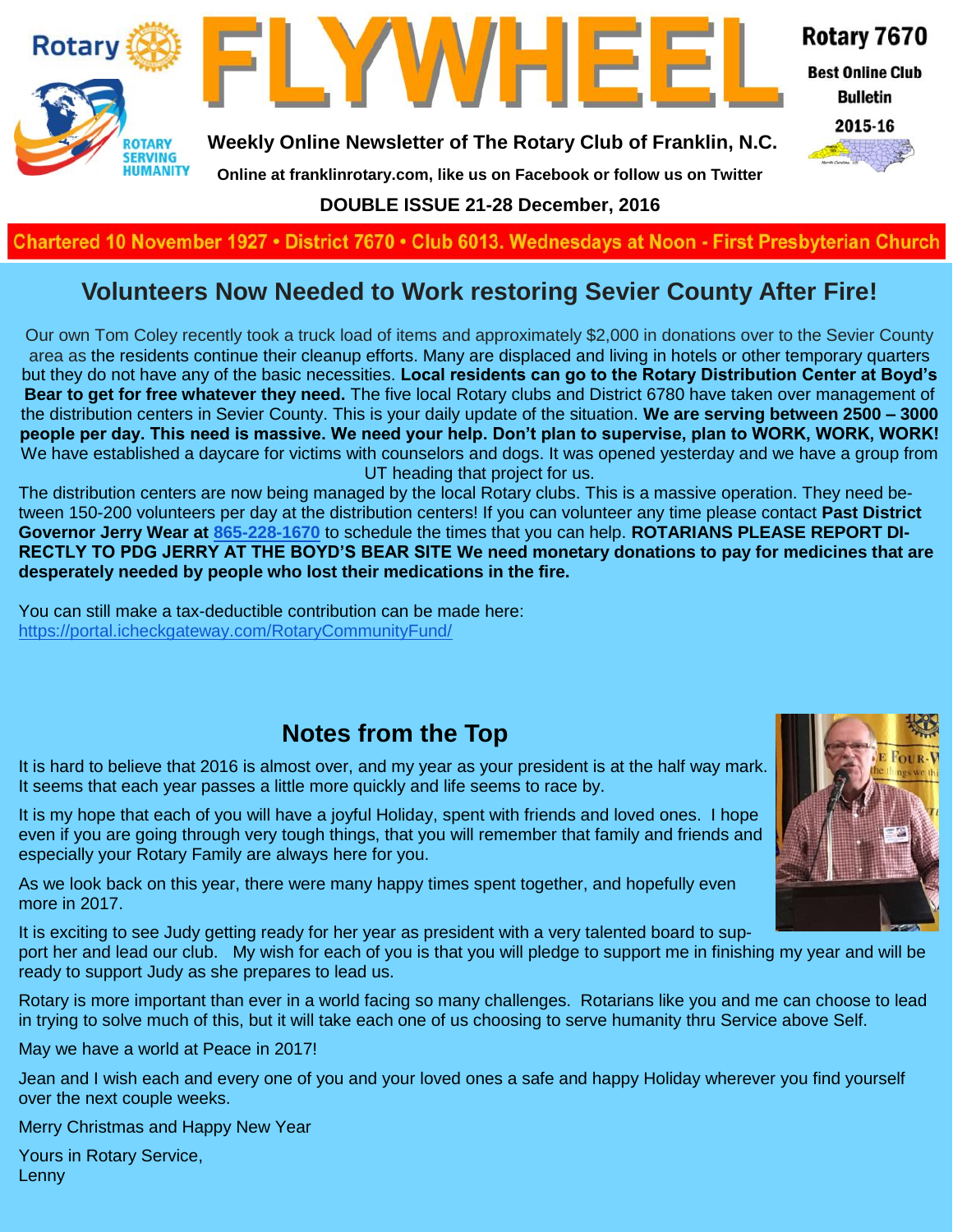

**Best Online Club Bulletin** 

2015-16



**Weekly Online Newsletter of The Rotary Club of Franklin, N.C. Online at franklinrotary.com, like us on Facebook or follow us on Twitter DOUBLE ISSUE 21-28 December, 2016**

FLYWHEEI

Chartered 10 November 1927 • District 7670 • Club 6013. Wednesdays at Noon - First Presbyterian Church

## **IF YOU HAVEN'T REGISTERED for the 2017 RI Convention in Atlanta...HERE'S THE NEW FEE**

You have till April 1st to register for **ONLY \$415.** Here's the link for registering for the convention[…www.riconvention.org/en/atlanta](http://www.riconvention.org/en/atlanta) **Also you need to hurry because hotel rooms in Atlanta are booking Fast!!!! Here is some additional incentives for registering NOW!…** AND earn a PHF for your club by registering the highest percentage of Rotarians in your club category size for the International Convention in Atlanta June 10-14, 2017 AND a PHF for registering the highest percentage of Rotarians in your club category size for the Young Leaders and District Confer-

ence in Hickory April 28-30, 2017!!

# **Fred's Funnies Next BREW Meeting**

Chair Nancie has announced no BREW Meeting in December. Next one Tues. January 3rd at Currahee Brewery in Franklin 530p. See you there!

**Smile…...**